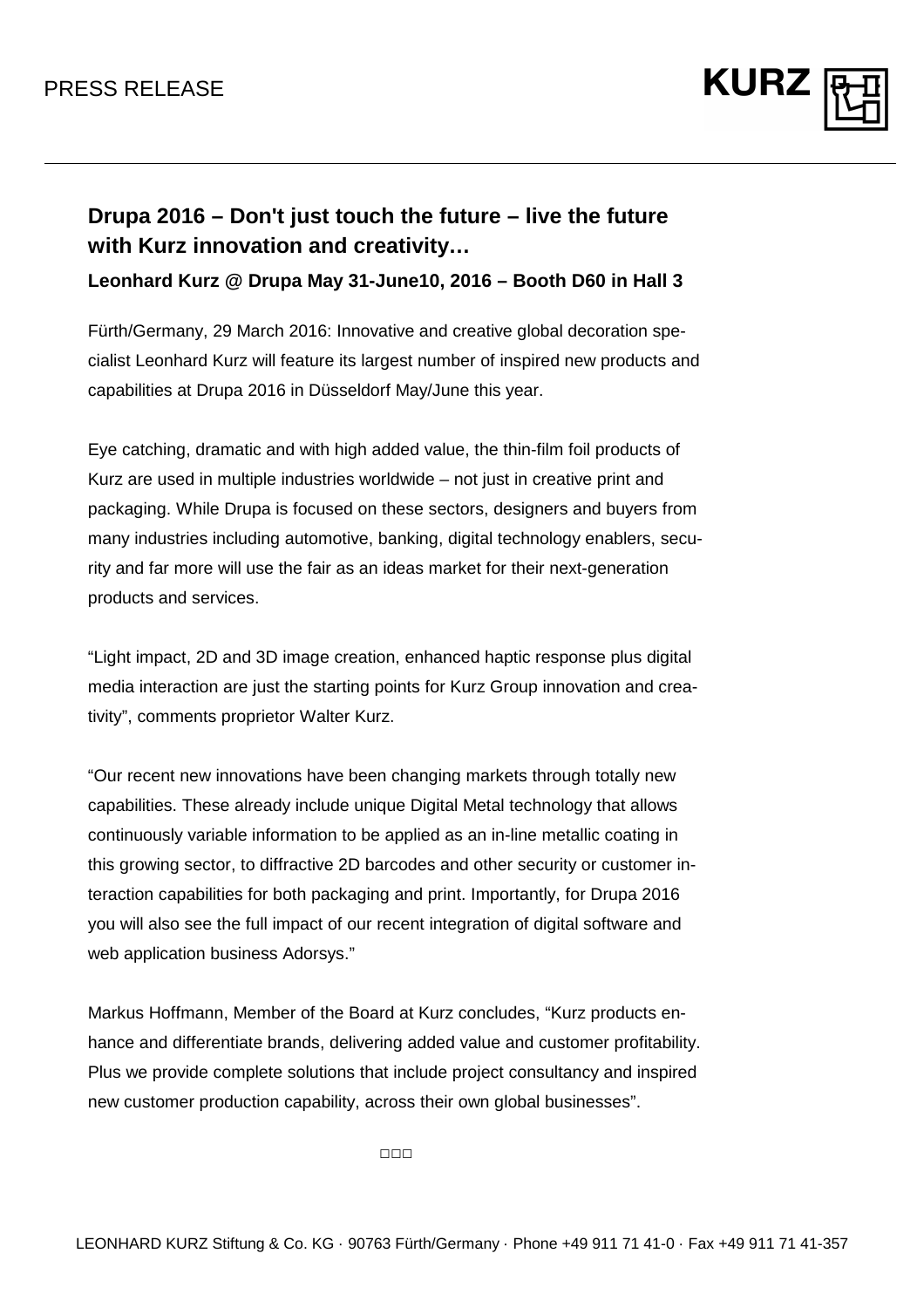



Leonhard Kurz of Germany – creator of impact and connectivity for worldwide brands Photo: Kurz

□□□

## **inspire / create / / decorate / / / KURZ**

The long term strategic focus of Leonhard Kurz of Germany – innovator for worldwide brands Image: Kurz

□□□

**About KURZ:** The KURZ Group is a global leader in hot stamping and coating technology. KURZ develops and manufactures decorative and functional layers applied to carrier foils for a large variety of applications. The range includes metallized, pigmented and holographic stamping foils for packaging or print products, surface finishes for electronic devices or automotive parts, protective and decorative lacquers for furniture or household appliances, authenticity features for brand name items, metallic applications for textiles, and different types of coatings for many other applications. With 4,500 employees in eleven production plants in Europe, Asia and the USA, 24 international subsidiaries and a global network of agencies and sales offices, the KURZ Group manufactures and sells a comprehensive range of products for surface finishing, decoration, marking and counterfeit protection, rounded off by an extensive range of stamping machines and stamping tools. KURZ also continuously invests in new technologies, and is developing innovative solutions for integrating functionality into surfaces.